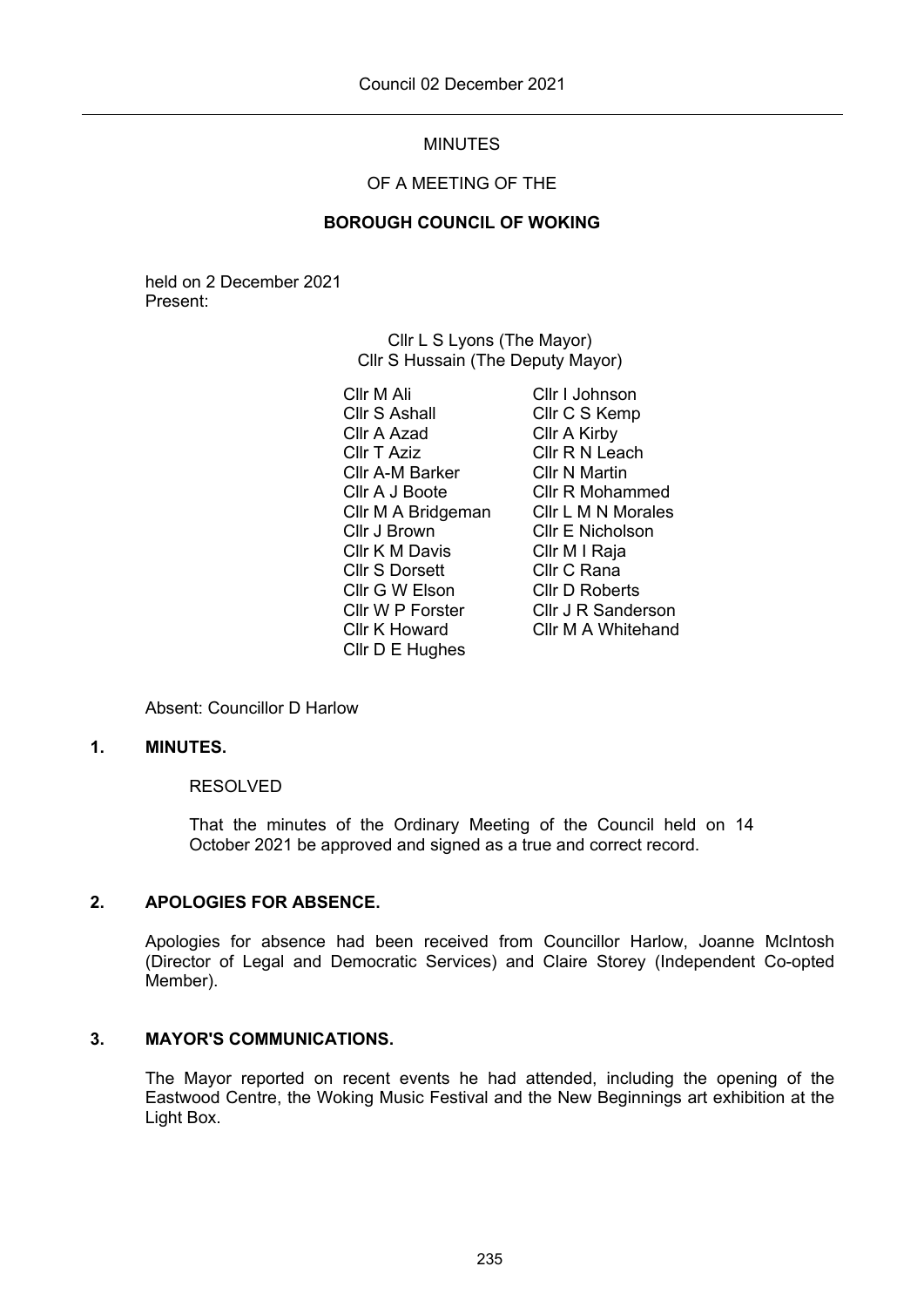The Remembrance Day Service had been attended by many community groups and residents and had been a very moving event. The Service had been followed by a Veterans' Day event at Brookwood Military Cemetery.

Later in the month the Mayor had attended a Service of Remembrance at the Muslim Peace Garden for all those who had died as a result of the Covid pandemic.

#### Statement by the Leader of the Council – Victoria Square Development.

The Mayor, before moving to Agenda Item 4, invited the Leader of the Council to make a statement.

The Leader referred to the closure of Victoria Way on 20 October 2021 following the dislodgement of three exterior cladding panels from the hotel development. The Leader apologised for the inconvenience caused to local businesses and residents. The Contractor – Sir Robert McAlpine (SRM) – had since been working with its cladding subcontractor (Prater) to understand why the cladding had failed and to identify what remedial action was needed in the short and long term.

The Leader advised the Council of the update recently provided to the Victoria Square Oversight Panel. The road continued to be closed to ensure public safety and SRM was working with the Council's Building Control Manager and the Health & Safety Executive. SRM was also working with Woking Borough Council, Surrey County Council and the Highways Agency to ensure effective traffic management arrangements were put in place.

In the short term Prater had started to install additional fixings to over 3,000 panels. The work would continue into January 2022, with the road remaining closed until the work had been completed. SRM was responsible for rectifying the issue under the terms of the design and build contract, and it was noted that the other elements of the Victoria Square development were not directly affected. Occupation of the residential units would start from March 2022 and the retail centre was due to open in the Spring.

## **4. URGENT BUSINESS.**

No items of Urgent Business were considered.

## **5. DECLARATIONS OF INTEREST.**

In accordance with the Members' Code of Conduct, Councillor A Azad declared a nonpecuniary interest in any items concerning the companies of which she was a Council appointed director. The companies were listed in an attached schedule. The interests were such that speaking and voting were permissible.

In accordance with the Members' Code of Conduct, Councillor K M Davis declared a nonpecuniary interest in any items concerning the companies of which he was a Council appointed director. The companies were listed in an attached schedule. The interests were such that speaking and voting were permissible.

In accordance with the Members' Code of Conduct, Councillor C S Kemp declared a nonpecuniary interest in any items concerning the companies of which he was a Council appointed director. The companies were listed in an attached schedule. The interests were such that speaking and voting were permissible.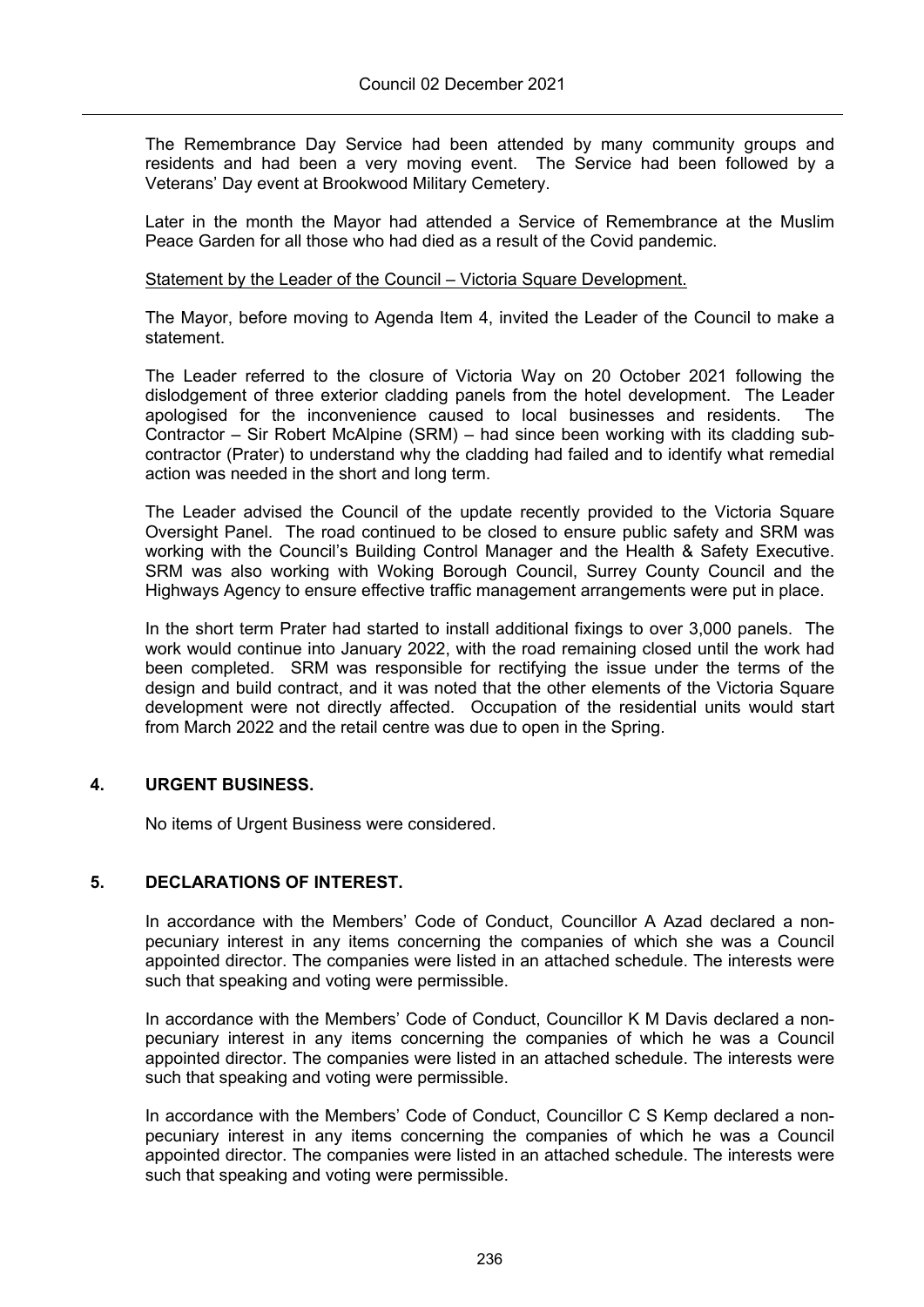In accordance with the Officer Employment Procedure Rules, the Chief Executive, Julie Fisher, declared a disclosable personal interest (non-pecuniary) in any items concerning the companies of which she was a Council-appointed director. The companies were listed in an attached schedule. The interests were such that Mrs Fisher could advise the Council on those items.

In accordance with the Officer Employment Procedure Rules, the Director of Planning, Giorgio Framalicco, declared a disclosable personal interest (non-pecuniary) in any items concerning the companies of which he was a Council-appointed director. The companies were listed in an attached schedule. The interests were such that Mr Framalicco could advise the Council on those items.

In accordance with the Officer Employment Procedure Rules, the Director of Neighbourhood Services, Geoff McManus, declared a disclosable personal interest (nonpecuniary) in any items concerning the companies of which he was a Council-appointed director. The companies were listed in an attached schedule. The interests were such that Mr McManus could advise the Council on those items.

In accordance with the Officer Employment Procedure Rules, the Director of Housing, Louise Strongitharm, declared a disclosable personal interest (non-pecuniary) in any items concerning the companies of which she was a Council-appointed director. The companies were listed in an attached schedule. The interests were such that Mrs Strongitharm could advise the Council on those items.

In accordance with the Members' Code of Conduct, Councillor D Hughes declared a nonpecuniary interest in Agenda Item 7B – Notice of Motion – Cllr W Forster – Location of Woking's Rail Aggregates Yard – arising from the proximity of a family member's property to the site. The interest was such that speaking and voting were permissible.

# **6. QUESTIONS.**

Copies of questions submitted under Standing Order 8.1 together with draft replies were laid upon the table. The replies were confirmed by Members of the Executive, supplementary questions were asked and replies given.

# **7. RECOMMENDATIONS OF THE EXECUTIVE AND COMMITTEES** WBC21-038

Councillor L Morales moved and Councillor T Aziz seconded the reception and adoption of the report and recommendations from the meeting of the Planning Committee held on 19 October 2021.

Councillor A Azad moved and Councillor S Ashall seconded the reception and adoption of the report and recommendations from the meeting of the Executive held on 18 November 2021.

Councillor D Hughes moved and Councillor M Whitehand seconded the reception and adoption of the report and recommendations from the meeting of the Standards and Audit Committee held on 25 November 2021.

## **7a Scheme of Delegations.**

The Council considered the recommendations from the Planning Committee in respect of applications for approval of details reserved by condition submitted by Woking Borough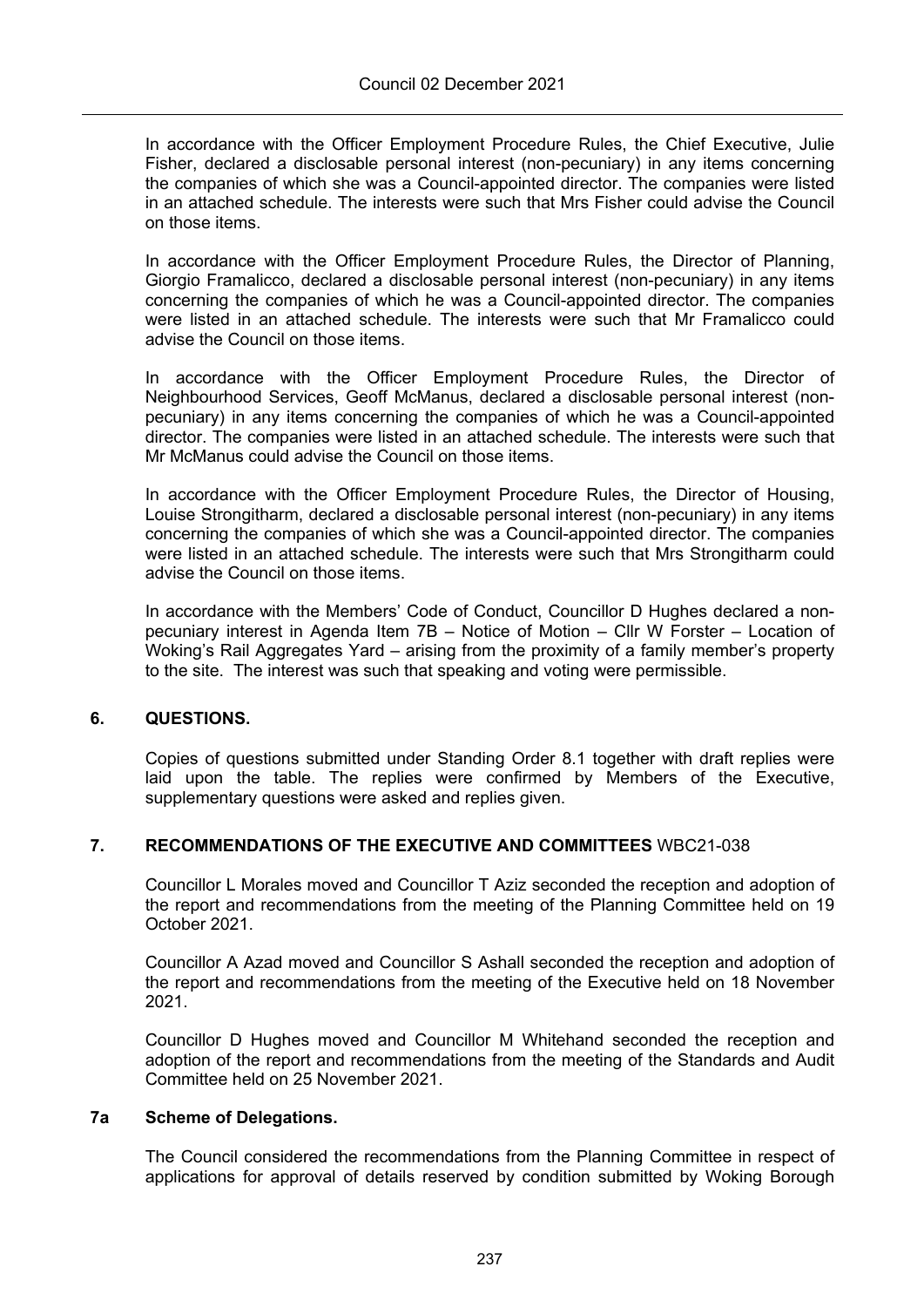Council and its companies/entities. At the present time, all such applications had to be reported to the Committee for determination. However, the volume of applications was such that it was now proposed that authority for the determination of such applications should be delegated to the Development Manager in consultation with the Chairman of the Planning Committee.

Details of the applications submitted by Woking Borough Council and their companies/ entities would be circulated to all Members on a regular basis.

#### RESOLVED

- That (i) applications for approval of details reserved by condition submitted by Woking Borough Council and their companies/ entities be delegated to the Development Manager for determination in consultation with the Chairman of the Planning Committee (or in their absence, the Vice-Chairman); and
	- (ii) the Development Manager arrange for a list of conditions applications submitted by Woking Borough Council and their companies/entities to be circulated to all Members on a regular basis.

## **7b Notice of Motion - Cllr W Forster - Location of Woking's Rail Aggregates Yard** EXE21-151

Councillor Kemp introduced the recommendation of the Executive to support the notice motion submitted by Councillor Forster in respect of the rail aggregates yard. Councillor Forster welcomed the support of the Executive, noting that the proposal called for the Council to endeavour to achieve the relocation of the yard as the matter was not under the control of the Council. The motion stated that:

"The Victoria Arch widening scheme has brought into focus that Woking's rail aggregates yard is in a completely unsuitable location.

The Council agrees to use its best endeavours to encourage Network Rail, Surrey County Council and other partners to move the aggregates yard to a more appropriate and nonresidential location."

Councillor Azad moved and Councillor Ashall seconded the following amendment to the motion, with additional wording highlighted in italics:

"The Victoria Arch widening scheme has brought into focus that Woking's rail aggregates yard is in a completely unsuitable location.

The Council agrees to use its best endeavours to encourage Network Rail, Surrey County Council and other partners to move the aggregates yard to a more appropriate and nonresidential location.

*In addition, the Leader of the Council will write to the Leader of Surrey County Council to advocate moving the goods yard. The Council will request that the Member of Parliament does so too.*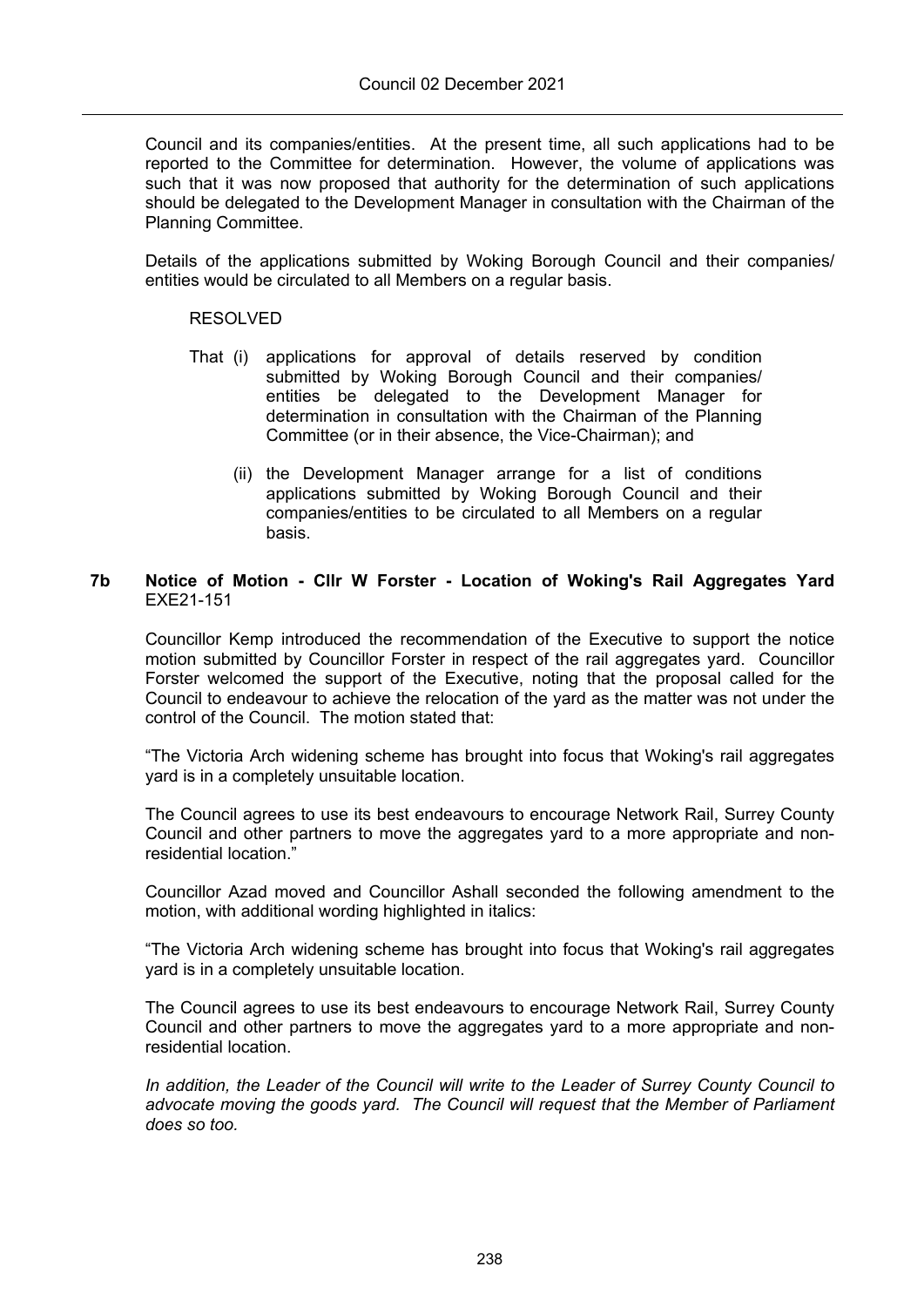*The Council understands that this issue will be one requiring constant and ongoing attention. It therefore resolves to set up a Aggregates Site Working Group comprising the three ward members, SCC division member and portfolio holder for infrastructure.*

*The function of the working group will be to*

- *a) engage with key stakeholders with the aim of moving aggregates activity out of the town centre and*
- *b) to keep oversight of what best endeavours the Council can employ to pursue this objective.*

*It will report to the Council not less than once each year on its activity and progress."*

The Members of the Council were invited to debate the amendment, noting the additional provisions proposed. The amendment was broadly welcomed and was agreed nem con.

#### RESOLVED

That the motion, as amended and as set out below, be supported.

"The Victoria Arch widening scheme has brought into focus that Woking's rail aggregates yard is in a completely unsuitable location.

The Council agrees to use its best endeavours to encourage Network Rail, Surrey County Council and other partners to move the aggregates yard to a more appropriate and non-residential location.

In addition, the Leader of the Council will write to the Leader of Surrey County Council to advocate moving the goods yard. The Council will request that the Member of Parliament does so too.

The Council understands that this issue will be one requiring constant and ongoing attention. It therefore resolves to set up a Aggregates Site Working Group comprising the three ward members, SCC division member and portfolio holder for infrastructure.

The function of the working group will be to

- a) engage with key stakeholders with the aim of moving aggregates activity out of the town centre and
- b) to keep oversight of what best endeavours the Council can employ to pursue this objective.

It will report to the Council not less than once each year on its activity and progress."

## **7c Woking Borough Council Digital Strategy 2022-2025** EXE21-033

Councillor Davis introduced the recommendation of the Executive for the adoption of the Digital Strategy for 2022 – 2025. The Strategy set out the Council's vision on how it would use technology to continue to provide high quality, high priority and highly valued services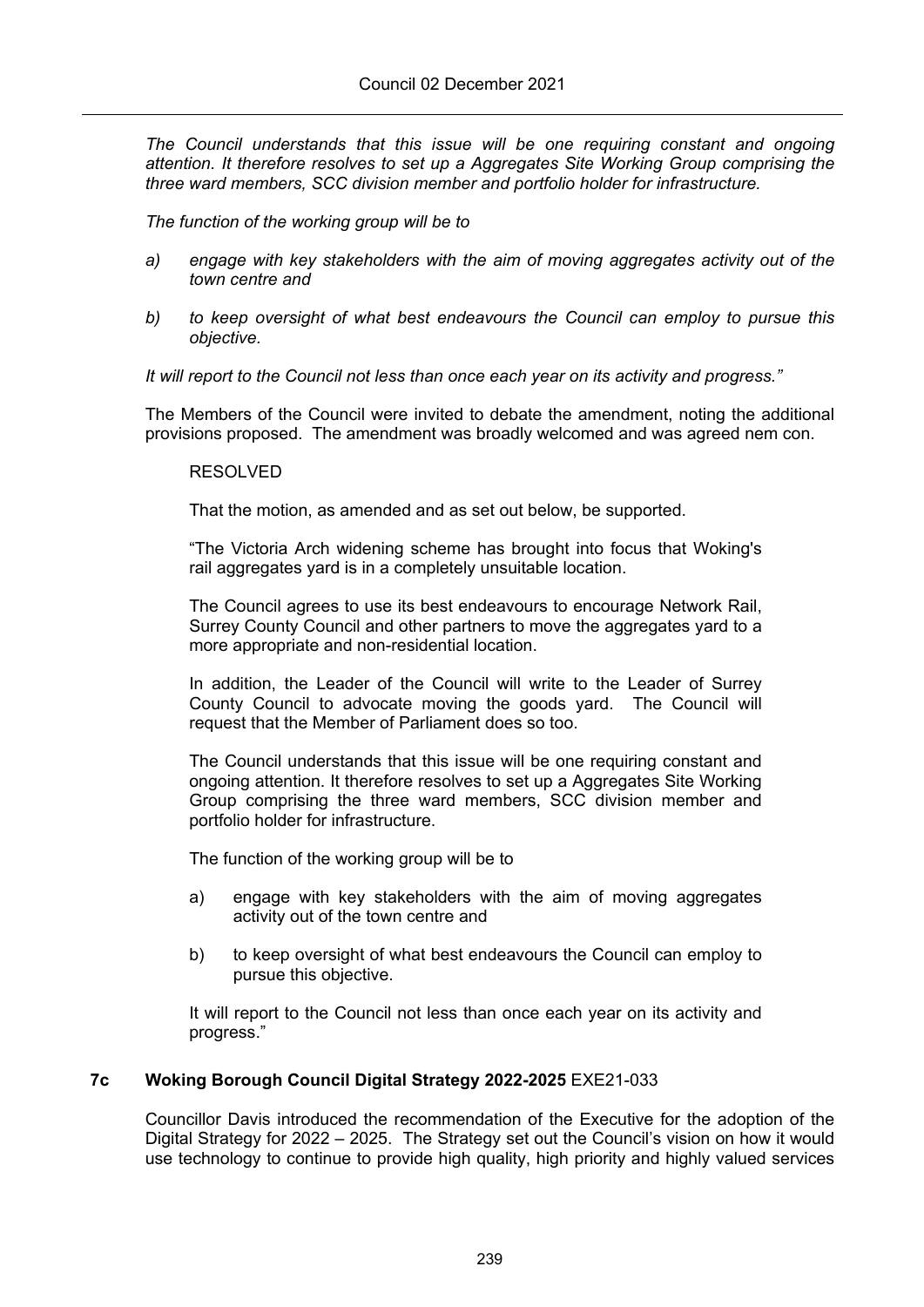for residents and local businesses. The Strategy would also ensure digital technologies enabled Elected Members and Staff to work more productively and efficiently.

## RESOLVED

That the Digital Strategy 2022-2025, as attached to the report of the Executive, be approved.

## **7d Thameswey Business Plans (to include company consolidation plan)** EXE21-063

The Council had before it the recommendations of the Executive in respect of the Thameswey Business Plans for 2020-23. The intention was that the Thameswey Group would continue to work to the 2020 plans in 2022 ahead of a full review for 2023 following the development of the Council's Corporate Strategy.

During the debate, it became apparent that a number of Councillors felt removed from the work of the Thameswey Group of Companies and their objectives. In view of this, Councillor Barker moved and Councillor Kirby seconded an amendment to the recommendations, namely the addition of a new recommendation (ii) to be inserted between the existing recommendations (i) and (ii). The new recommendation would read:

"(ii) Council establish a review to assess how ThamesWey is delivering against the original objectives for each company, with the results used to inform the future business plan;"

The Members discussed the proposed amendment and welcomed the suggestion to undertake a review of the objectives of the Thameswey Group of Companies, noting that several of the arms-length Companies had been established for over twenty years.

## RESOLVED

- That (i) the Thameswey Group continue to operate the Business Plans for 2020-2023;
	- (ii) Council establish a review to assess how ThamesWey is delivering against the original objectives for each company, with the results used to inform the future business plan;
	- (iii) the Poole Road land acquired by the Council in 2017/18, and on which the Energy Station has been constructed, be sold to Thameswey Energy Ltd and an increase to the Poole Road Loan facility of £1.3m on the same terms be agreed to enable this sale;
	- (iv) loans advanced to the Thameswey Group for less than 10 years, be allowed to be repaid and converted to long term loans of up to 50 years where there is an appropriate existing long term facility available, including consolidating to a single loan for simplification; and
	- (v) loans originally advanced to Thameswey Developments Ltd be allowed to transfer to Thameswey Housing Ltd or Thameswey Energy Ltd on the same terms as the original advance.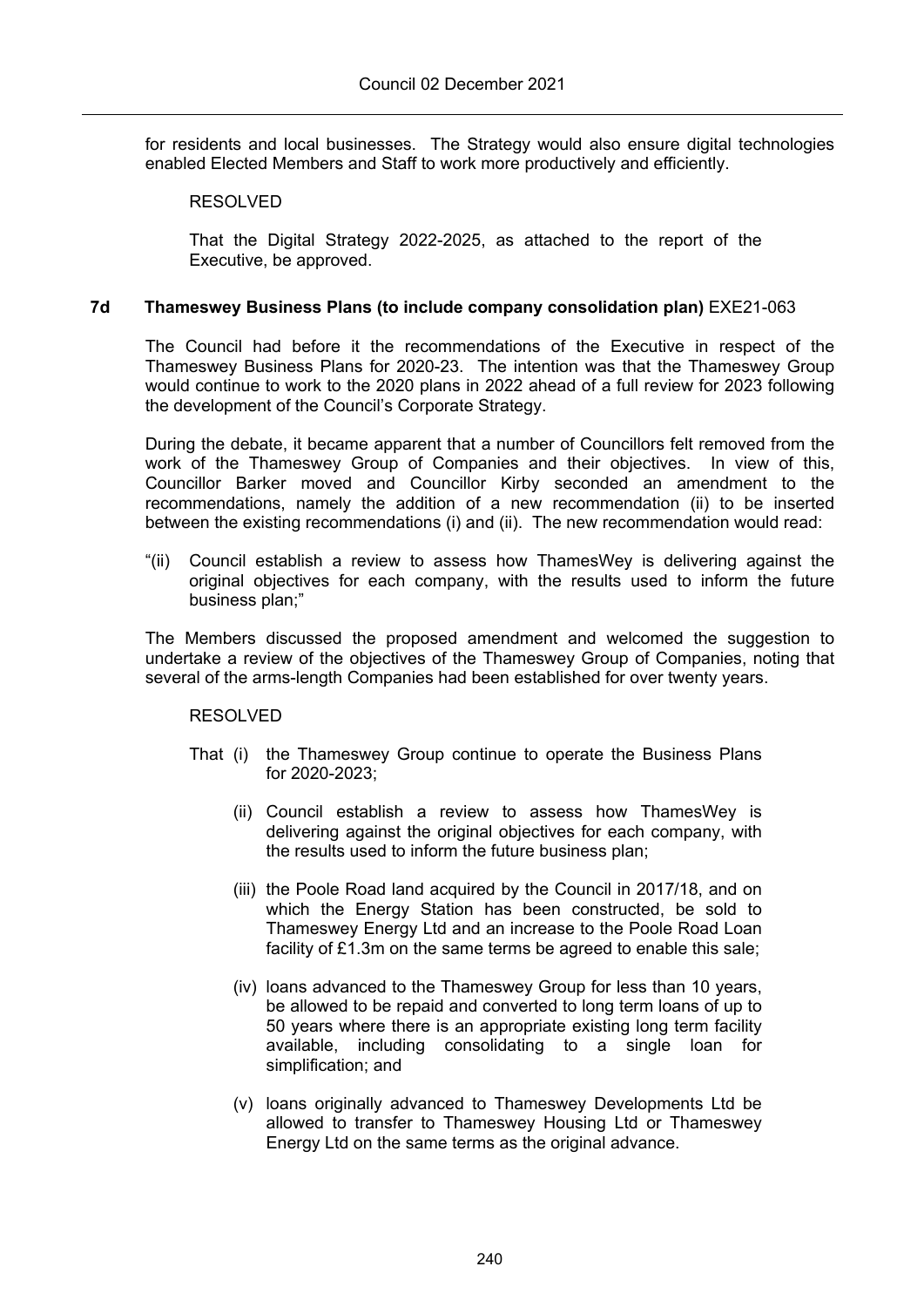## **7e Town Centre Public Spaces Protection Order (PSPO)** EXE21-060

Councillor Ashall introduced the recommendations of the Executive proposing the implementation of the Public Spaces Protection Order for the town centre. The Order had been drawn up in light of a request received from partners following the identification of anti-social behaviour issues in Woking town centre. The Order would focus on anti-social behaviour linked to the consumption of alcohol and/or drugs and was one of a number of measures being used to address the identified problems.

During the discussion on the proposals, Councillor Aziz expressed a number of concerns around the possibility of the Order resulting in the anti-social behaviour being pushed out of the town centre and into surrounding areas. In view of his concerns, Councillor Aziz indicated that he would not support the recommendations and asked for his vote against the establishment of a Public Spaces Protection Order to be recorded.

The other Members of the Council welcomed the proposals and, whilst noting the views of Councillor Aziz and his decision to vote against the measures, agreed the recommendations subject to an amendment in recommendation (v), replacing the reference to paragraph 5.6 of the report to reference to paragraph 6.6.

#### RESOLVED

That (i) the consultation be noted;

- (ii) the Director of Neighbourhood Services be authorised to implement the PSPO for the town centre with the amended map to the report in light of the overwhelming support in the consultation for its introduction;
- (iii) delegated authority be given to the Director of Neighbourhood Services, in consultation with the Portfolio Holder, to allow minor amendments to the order throughout the duration of the order;
- (iv) regular reviews will be carried out via the Joint Action Group (JAG) meetings and quarterly updates will be circulated to the Community Safety Task Group; and
- (v) delegated authority be given to the Director of Neighbourhood Services to issue fixed penalty notices at the level set at paragraph 6.6 in the report and to amend in line with any legislation changes.

## **7f Review of Fees and Charges 2022-23** EXE21-068

The recommendations of the Executive in respect of the fees and charges for the coming year were introduced by Councillor Ashall, the Portfolio Holder for Corporate Financial Planning and Policy. Councillor Ashall highlighted the key areas where changes to the existing fees and charges were proposed. These included the increase in the charge for the community meals service, the removal of the British Sign Language Interpreting charge and the changes to the leisure charges, previously ratified by the Leisure Partnership Board. The Council was urged to take into account the financial position of the Authority when considering the proposals.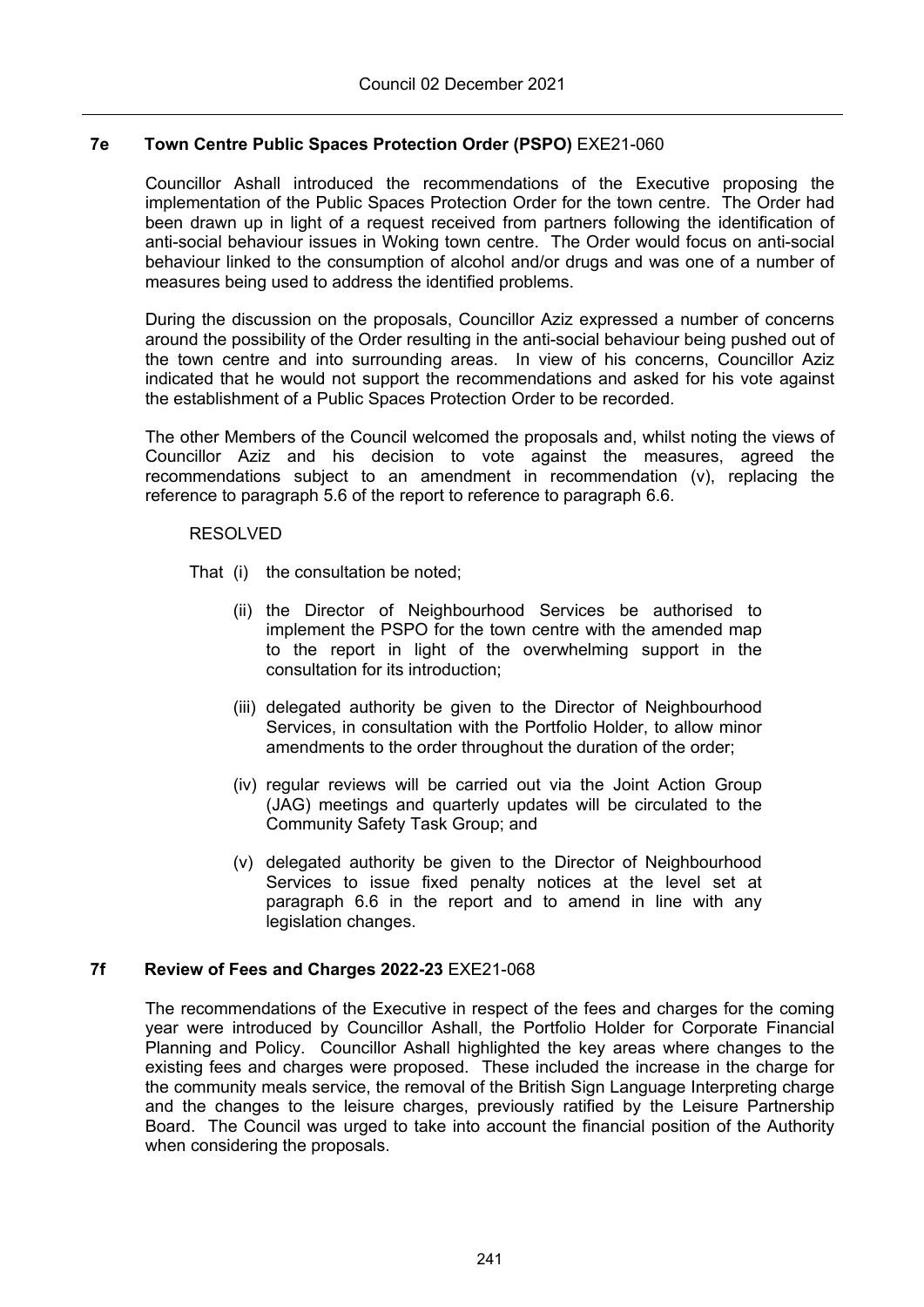Councillor Azad referred to the recommendation to increase the charges for the meals service by 15% and the concerns that had been raised over the proposal. In view of this, Councillor Azad moved and Councillor Ashall seconded an amendment which would have the effect of changing the increase from 15% to 10%.

Whilst the amendment was welcomed, concerns remained over the proposed increase to the meals service. Additional concerns were raised over the proposed parking charges, particularly in relation to the timing of the increases which coincided with the anticipated reopening of Victoria Way. Attention was further drawn to a reference in Appendix 2 to the report which indicated that the cost of residential parking permits at Heathside Crescent Car Park for those living in the Woking CPZ would increase from £260 to £780. It was noted that the proposed increase had not been referred to within the main report.

Noting the concerns around the increase in the town centre residential parking permits, Councillor Ashall moved and Councillor Azad seconded an amendment to the recommendations to ensure existing permit holders were not disadvantaged by the new charges. The new charges would only apply to new applicants. The amendment proposed stated that:

"any historic agreements, currently in place for Woking Town Centre resident permits at £260 per annum be honoured in perpetuity as long as the existing permit holder continues to reside within the Town Centre boundary, the new charges apply to new applications for parking permits."

Councillor Ashall responded to the main points raised during the debate before the Mayor invited Members to move to the vote. In view of the debate and in accordance with Standing Order 10.8 the names of Members voting for and against the recommendations, as amended, were recorded.

| In favour:          | Councillors S Ashall, A Azad, J Brown, K Davis, S Dorsett, G Elson,<br>S Hussain, C Kemp, N Martin, R Mohammed, C Rana and<br>Whitehand.                            |
|---------------------|---------------------------------------------------------------------------------------------------------------------------------------------------------------------|
| Total in favour:    | 12                                                                                                                                                                  |
| Against:            | Councillors M Ali, T Aziz, A Boote, M Bridgeman, D Hughes and M I<br>Raja.                                                                                          |
| Total against:      | 6                                                                                                                                                                   |
| Present not voting: | The Mayor, Councillor Lyons, and Councillors A-M Barker, W<br>Forster, K Howard, I Johnson, A Kirby, R Leach, L Morales, E<br>Nicholson, D Roberts and J Sanderson. |

Total present not voting: 11

The recommendations as amended were therefore carried by 12 votes in favour to 6 votes against.

## RESOLVED

That (i) the discretionary fees and charges, as set out in Appendices  $1 -$ 4 of the report, be approved;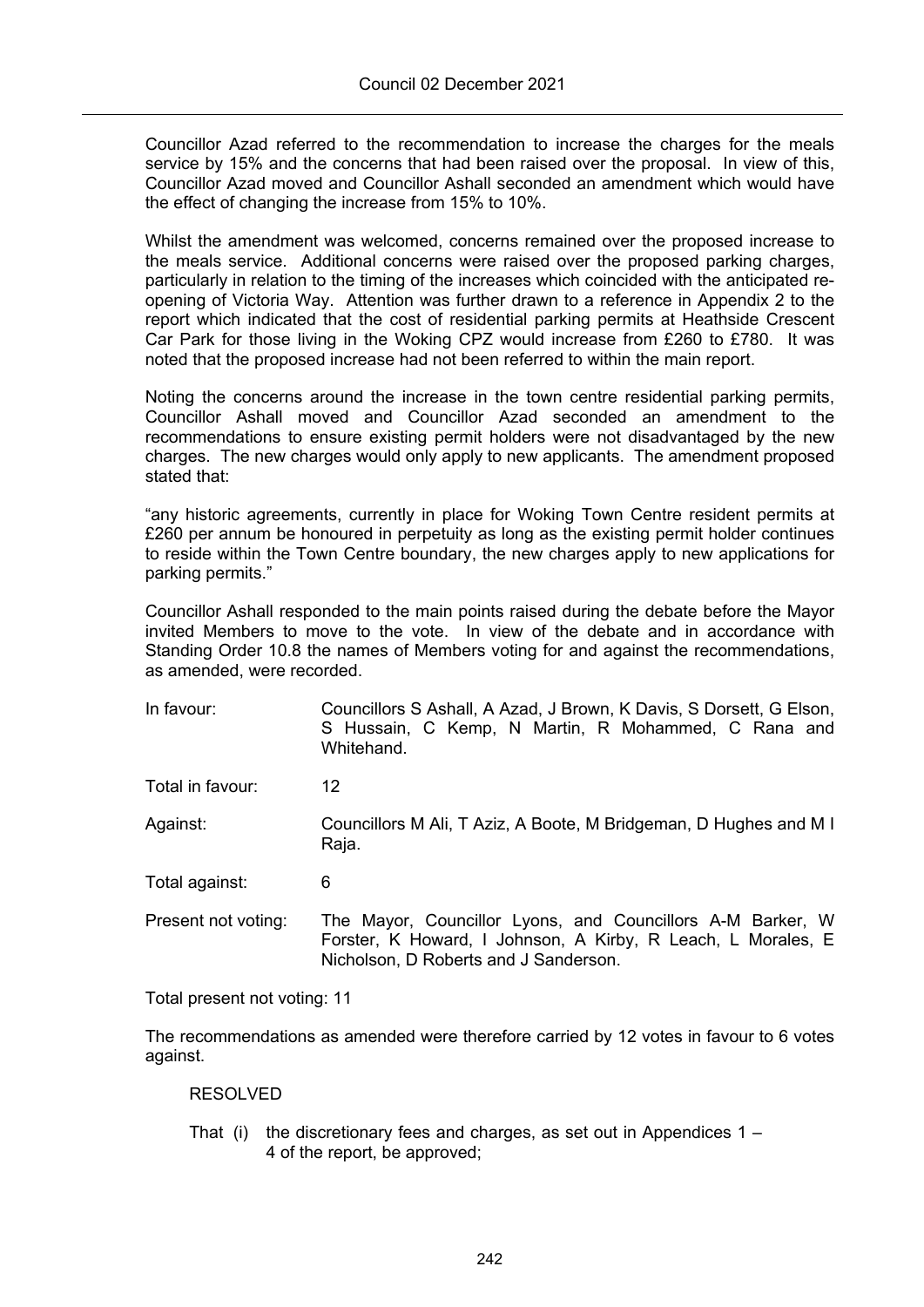- (ii) the increase in charges for the meals service be set at 10%; and
- (iii) any historic agreements, currently in place for Woking Town Centre resident permits at £260 per annum be honoured in perpetuity as long as the existing permit holder continues to reside within the Town Centre boundary, the new charges apply to new applications for parking permits.

#### **7g Calendar of Meetings 2022-23** EXE21-076

The Council was invited to agree the calendar of meetings for the coming municipal year.

#### RESOLVED

That the Calendar of Meetings 2022/23 be approved as set out in Appendix 1 to the report.

#### **7h Public Sector Audit Appointments** STA21-021

The Council moved to the recommendations of the Standards and Audit Committee held on 25 November 2021. The Committee had considered a report on the procurement process for the appointment of external auditors for audits taking place from 2023/24 to 2027/28.

The Committee had recommended that the Council should opt into the sector-led appointment of external auditors by PSAA for five years from 1 April 2023. The recommendation was introduced by Councillor Hughes, Vice-Chairman of the Committee.

#### RESOLVED

That the Council opts into the sector-led appointment of external auditors by Public Sector Audit Appointments (PSAA) for five financial years from 1 April 2023.

#### **8. RE-DESIGNATION OF BYFLEET NEIGHBOURHOOD FORUM** WBC21-037

The Council had before it a report on the Byfleet Neighbourhood Forum. The Forum had been designated on 13 February 2014 with the primary objective to prepare the Byfleet Neighbourhood Plan. The Forum was over 7 years old and had ceased to have effect in representing the community in preparing, reviewing or monitoring the delivery of the Byfleet Neighbourhood Plan. It therefore had no statutory status as a consultee on planning applications for development within the Neighbourhood Area.

In order to continue its work, the existing Byfleet Neighbourhood Forum had submitted a formal application to the Council to re-designate the Neighbourhood Forum for a further period of 5 years. The application did not seek to alter any part of the existing Neighbourhood Area and had been widely consulted upon. Twelve representations had been submitted by the end of the consultation period and a representation had been received after the consultation period. An analysis of the representations was set out in the report. Officers were satisfied that the proposed Neighbourhood Forum application met the requirements of Government legislation and should therefore be approved.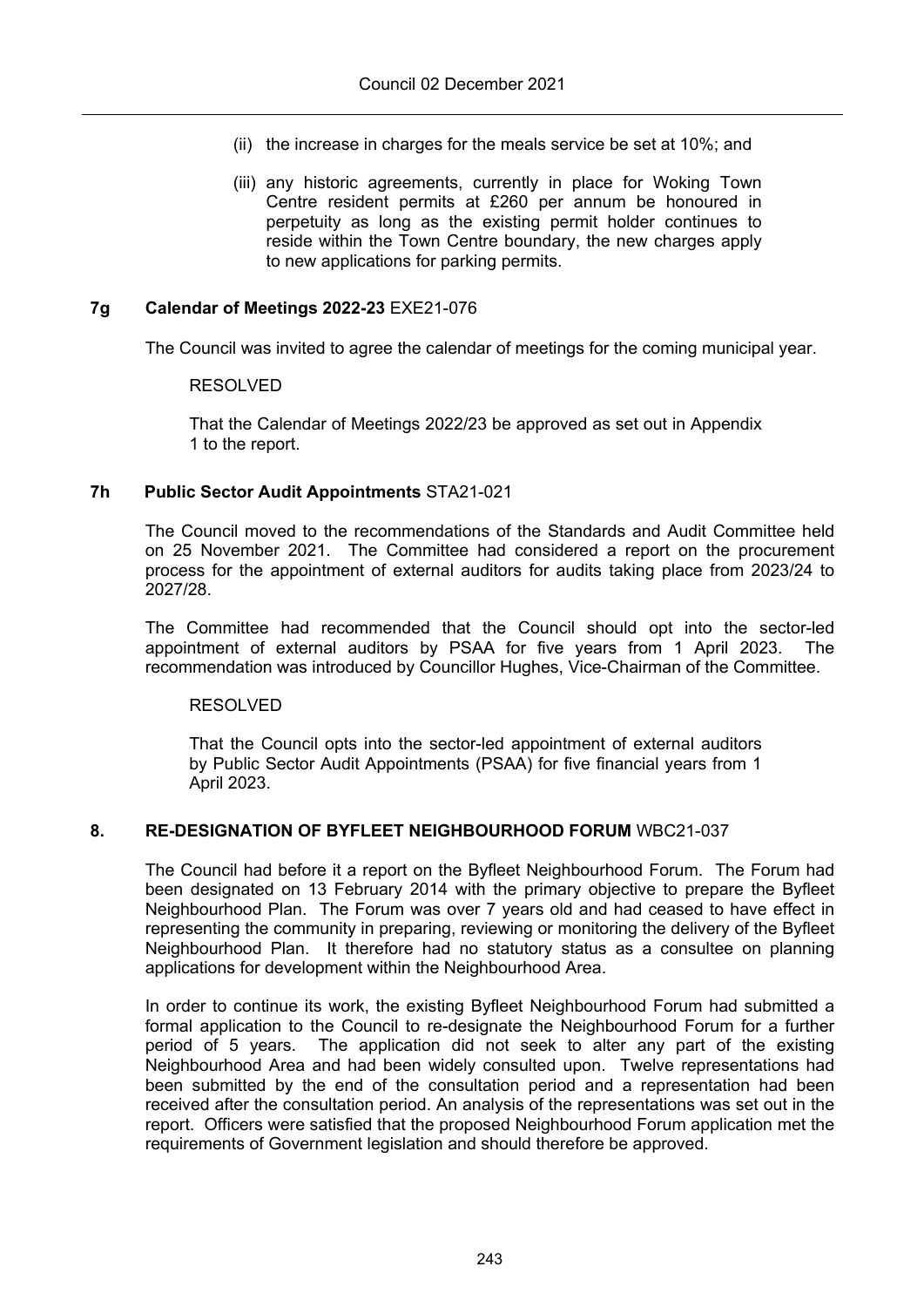The report was welcomed by the Members, noting the amount of work the Forum had undertaken in submitting the application form.

#### RESOLVE That

- That (i) pursuant to Section 61F(5) of the Town and Country Planning Act 1990 (as amended) the Council approves the re-designation of the Byfleet Residents' Neighbourhood Forum for a further period of 5 years for the purposes of supporting the future preparation of the Byfleet Neighbourhood Plan and to ensure the effective delivery of its requirements; and
	- (ii) the effective date for the re-designation of the Byfleet Neighbourhood Forum should be the date of the Council's decision on the application, in this regard, 2 December 2021.

## **9. NOTICES OF MOTION.**

#### Councillor M Whitehand

The following motion was moved by Councillor Whitehand and seconded by Councillor Hussain and referred to the Executive on 20 January 2022 in accordance with Standing Order 5.7.

"The Council will bring forward policies that ensure women feel safe when out and about in Woking's public places. One of which should be the designation of women only parking places in its car parks during the hours of darkness, especially those sited near staircases and entrances. Women's safety should feature greatly in its community safety programme and every endeavour be given in establishing what areas can be reviewed that would deliver such assurance."

#### Councillor E Nicholson

The following motion was moved by Councillor Nicholson and seconded by Councillor Barker and referred to the Executive on 20 January 2022 in accordance with Standing Order 5.7.

"That Woking Borough Council notes that violence against women is a serious, prevalent, and preventable issue in our society.

Male violence against women must be ended, once and for all. Simply agreeing with the principle is not enough.

As a responsible authority we have a moral obligation to stand against and work to end male violence against women.

#### MOTION

Council recognises the importance of White Ribbon and its contribution as part of a global campaign

taking action to stop male violence against women and resolves to become an accredited authority.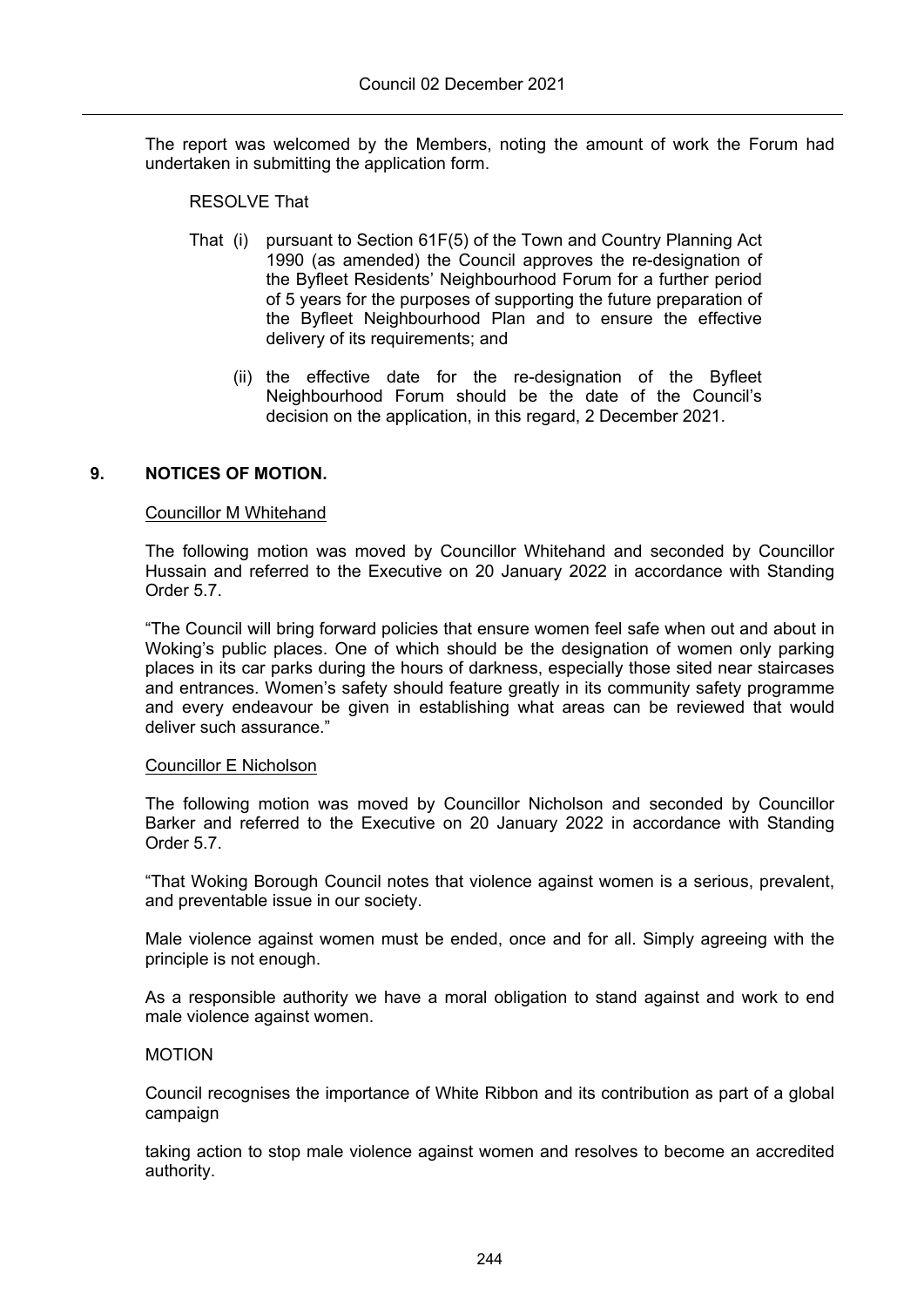Council commits to making White Ribbon Day part of the civic calendar with ambassadorled activities involving staff, members and the public.

Council agrees to raise awareness of the White Ribbon Campaign through regular updates and features in internal and external communications and provide opportunity to highlight the work of the Women's Refuge and the Surrey Police and Crime Commissioner.

Council will provide support to staff and members to take the pledge never to commit, excuse or remain silent about male violence against women and to become ambassadors and champions.

Council will work closely with local partnership agencies and organisations involved in tackling male violence against women to work towards making Woking a White Ribbon Borough.

Council commits to hosting annual awareness training for all members."

#### Councillor A-M Barker

The following motion was moved by Councillor A-M Barker and seconded by Councillor Sanderson and referred to the Executive on 20 January 2022 in accordance with Standing Order 5.7.

"Motion to update Goldsworth Park lake footpath lighting to LED system Council notes that

Taking exercise in the open air has become increasingly popular in a Covid world.

Reducing journeys by carbon emitting vehicles is good for the climate change agenda.

Goldsworth Park lake path provides both a pleasant and enjoyable environment for exercise and a walking route for journeys across and around Goldsworth Park.

Well lit paths encourage use of walking routes, particularly in winter months.

Many people will not use paths with significant dark spots.

There have been recent failures of lights on the Goldsworth lake path and SERCO are struggling to find parts to fix the lights.

Unlike most lighting in the borough the lights around Goldsworth Park lake are the responsibility of Woking Council.

Surrey County Council is converting all of its lighting stock to more environmentally friendly LED lights, which last longer and have fewer problems.

Council calls for:

A review of options to secure replacement LED lighting for Goldsworth Park lake footpath, to include:

Investigating whether Surrey would take on the responsibility for these lights as there may be economies of scale to upgrade these lights alongside work on their own lighting stock

Exploring funding options from environmental funders to update the lights.